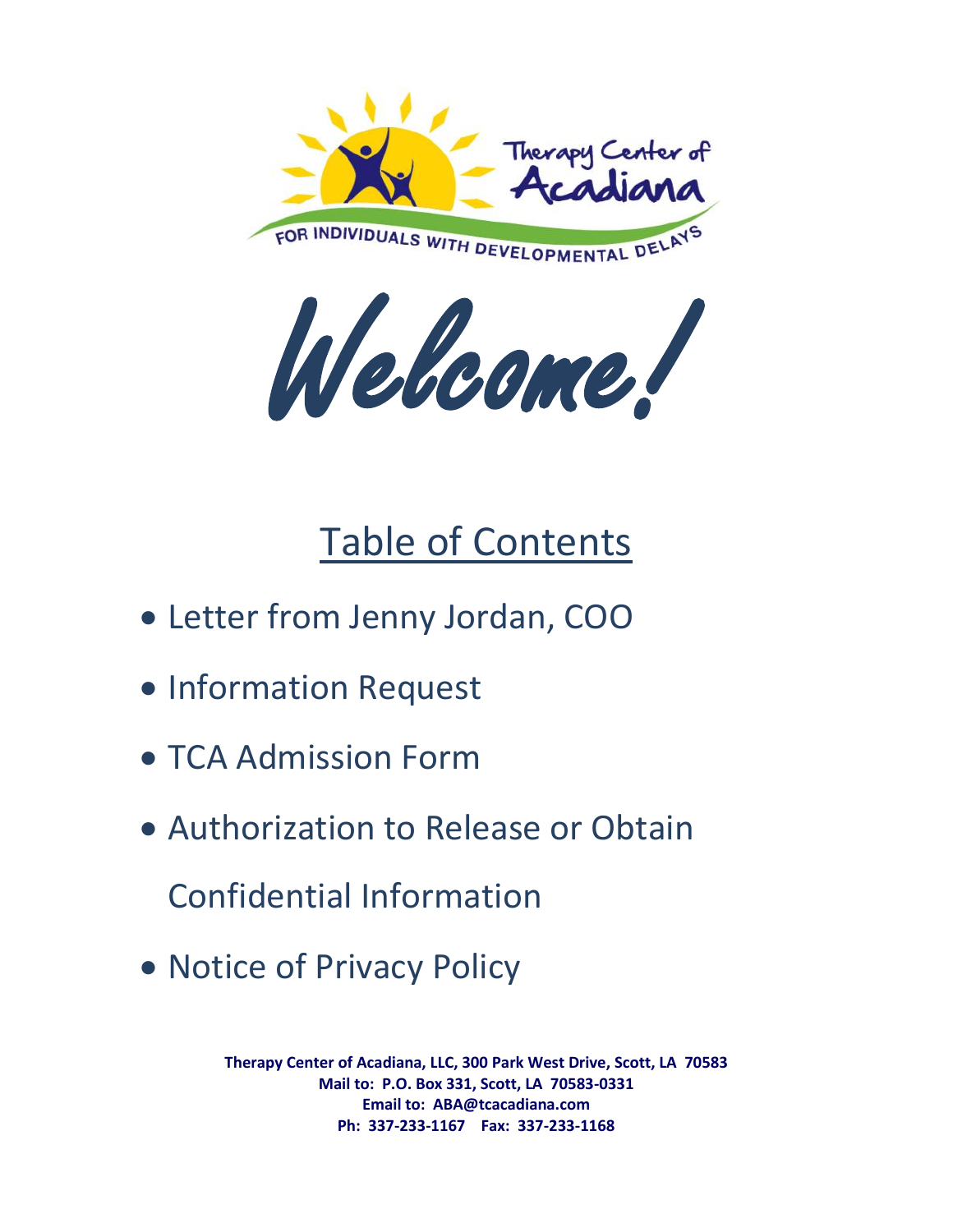# FOR INDIVIDUALS WITH DEVELOPMENTAL DELAYS

Dear parents and guardians,

# I'd like to wish you a warm welcome to the TCA family!

Therapy Center of

We have been here, doing what we love, for over 10 years. We strive to be the best for your kids and are lucky to have seen many amazing results along the way. Our promise is to always put your child first! We exemplify this by providing high-quality ABA Therapy with a focus on offering effective, compassionate, and clientfocused care. We understand that every child is unique and we tailor our programs to highlight their strengths and to bring out the very best in them. We are so glad to have you here and can 't wait to get to know you and to watch your child thrive! Thanks for choosing TCA. We won 't let you down!

Jenny Jordan

Chief Operating Officer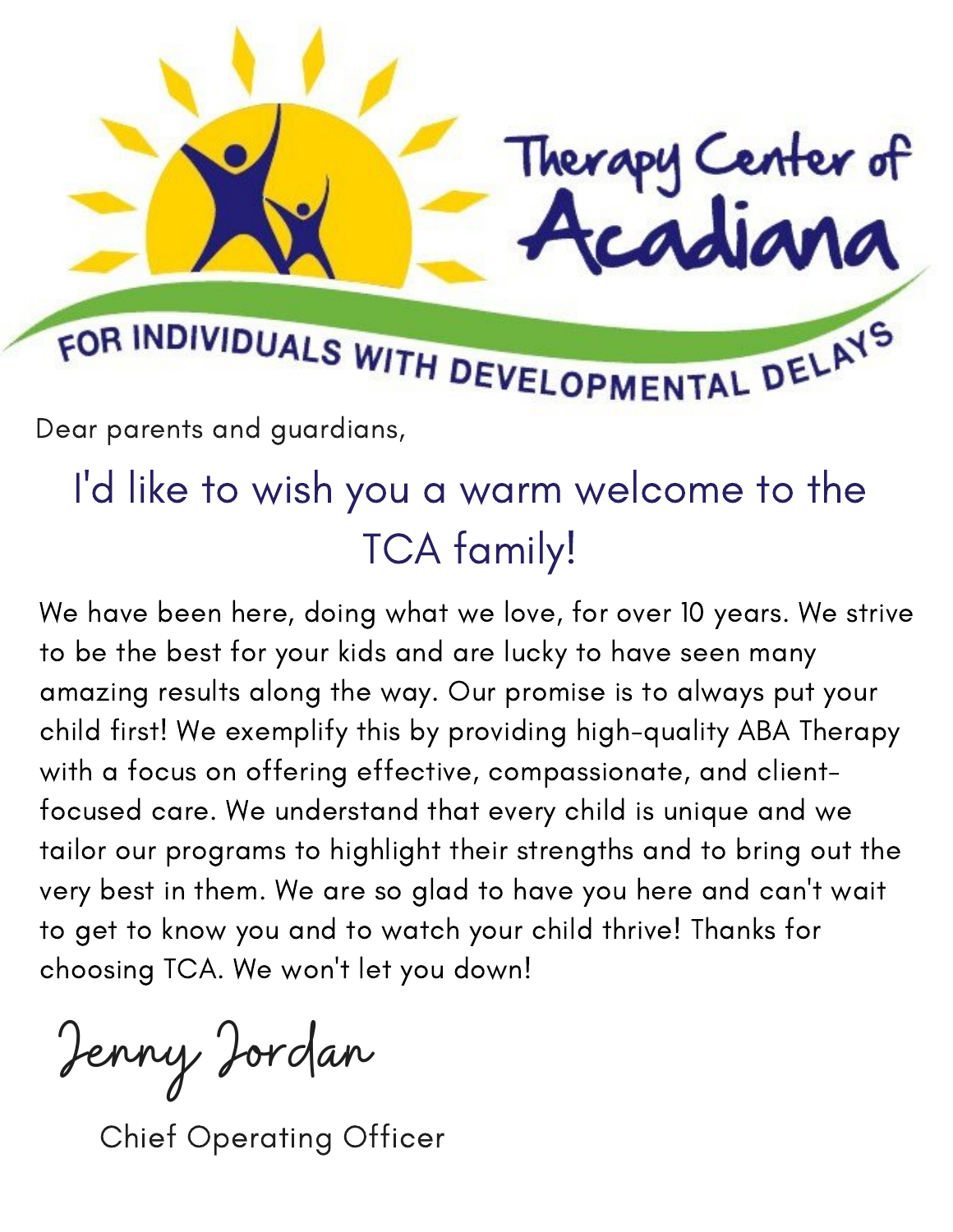

#### **Information Request**

In order for us to process authorization for ABA services with your insurance company, TCA will need the following:

**1) Assessment Report** from the doctor who diagnosed your child with their presenting disorder (Autism, ADHD, etc). This document is usually several pages in length and includes the name and results of the assessment(s) used to diagnose the disorder. For your knowledge, the most common types of assessment for an Autism diagnosis are the ADOS-2 and the Vineland-II. **\*\*Can be faxed directly from diagnosing physician to TCA at 337-233-1168 or emailed to ABA@tcacadiana.com\*\***

**2) Referral letter and/or Prescription for ABA services** from either your child's diagnosing physician or current primary care physician (usually from diagnosing physician). This letter must be on your doctor's letterhead and include the doctor's signature. The letter should be dated within the last 90 days and include the patient's name, date of birth, diagnosis, and the wording "refer to Therapy Center of Acadiana for ABA Therapy". **\*\*Can be faxed directly from referring physician to TCA at 337-233-1168 or emailed to ABA@tcacadiana.com\*\***

**3) Authorization to Release or Obtain Healthcare Information** form provided by TCA. Please fill out this form using the **diagnosing physician's** information. This allows TCA to contact the patient's diagnosing physician in order to obtain any supplemental medical information that may be needed throughout the insurance authorization process as well throughout the course of therapy.

**4) "Welcome Packet"** paperwork provided by TCA.

**5)** Copies or pictures of Parent(s) or Guardian(s) driver's licenses and insurance cards (front and back).

If there is anything we can do to assist you in this process, please do not hesitate to call our office at 337-233-1167 or email us at ABA@tcacadiana.com. We would be happy to help you!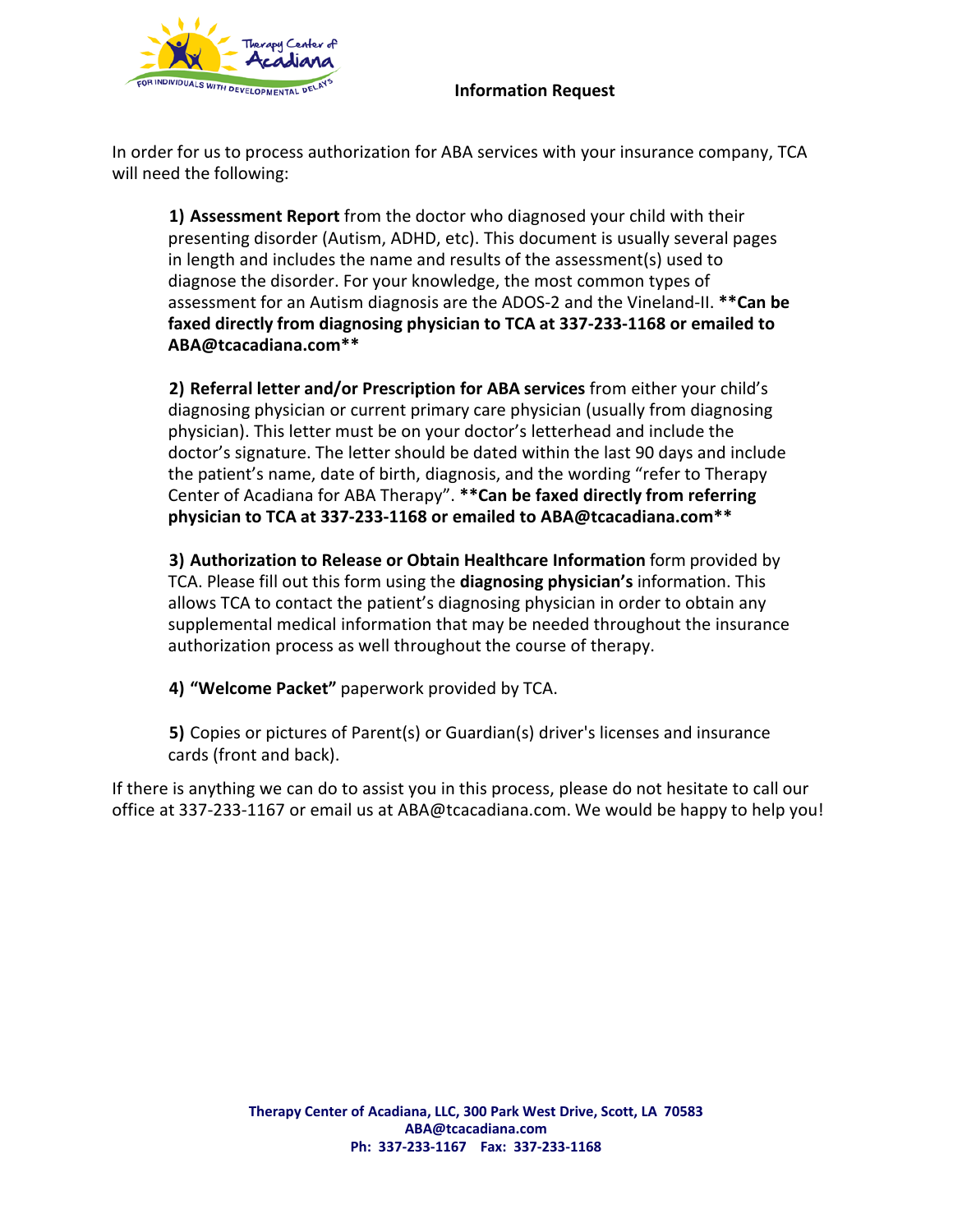

## **Admission Form**

Patient Demographic and Relevant Medical Information:

| First Name:                           |        | Middle: |      | Last Name: |                                                                                                       |                  |  | DOB: |
|---------------------------------------|--------|---------|------|------------|-------------------------------------------------------------------------------------------------------|------------------|--|------|
| Nickname:                             | Age:   |         | Sex: |            |                                                                                                       | SSN:             |  |      |
| Physical Address:                     |        |         |      |            |                                                                                                       |                  |  |      |
| City:                                 | State: |         |      | Zip Code:  | If patient mailing address differs<br>from physical address, please report<br>additional information. |                  |  |      |
| Diagnosis:                            |        |         |      |            | Diagnosis Date:                                                                                       |                  |  |      |
| Diagnosing Physician:                 |        |         |      |            |                                                                                                       |                  |  |      |
| Diagnosing Physician Practice Name:   |        |         |      |            |                                                                                                       |                  |  |      |
| <b>Primary Care</b>                   |        |         |      |            |                                                                                                       | <b>PCP Start</b> |  |      |
| Physician (PCP):                      |        |         |      |            | Date of Care:                                                                                         |                  |  |      |
| Primary Care Physician Practice Name: |        |         |      |            |                                                                                                       |                  |  |      |
| Referring Physician:                  |        |         |      |            |                                                                                                       |                  |  |      |
| Date of Referral:                     |        |         |      |            |                                                                                                       |                  |  |      |
| <b>Medication Allergies:</b>          |        |         |      |            |                                                                                                       |                  |  |      |
| Food or Environmental Allergies:      |        |         |      |            |                                                                                                       |                  |  |      |

Primary Billing Information (Please submit a copy of front and back of all insurance cards):

| Person responsible for payment:         |                 |
|-----------------------------------------|-----------------|
| Insurance Provider:                     | Policy Number:  |
|                                         | Relationship to |
| Name of Policy Holder:                  | Patient:        |
| Policy Holder's Social Security Number: |                 |
| Policy Holder's Employer:               |                 |

Secondary Billing Information (if applicable):

| Person responsible for payment:         |                 |
|-----------------------------------------|-----------------|
| Insurance Provider:                     | Policy Number:  |
|                                         | Relationship to |
| Name of Policy Holder:                  | Patient:        |
| Policy Holder's Social Security Number: |                 |
| Policy Holder's Employer:               |                 |

 $\overline{\phantom{0}}$ 

 $\overline{\phantom{0}}$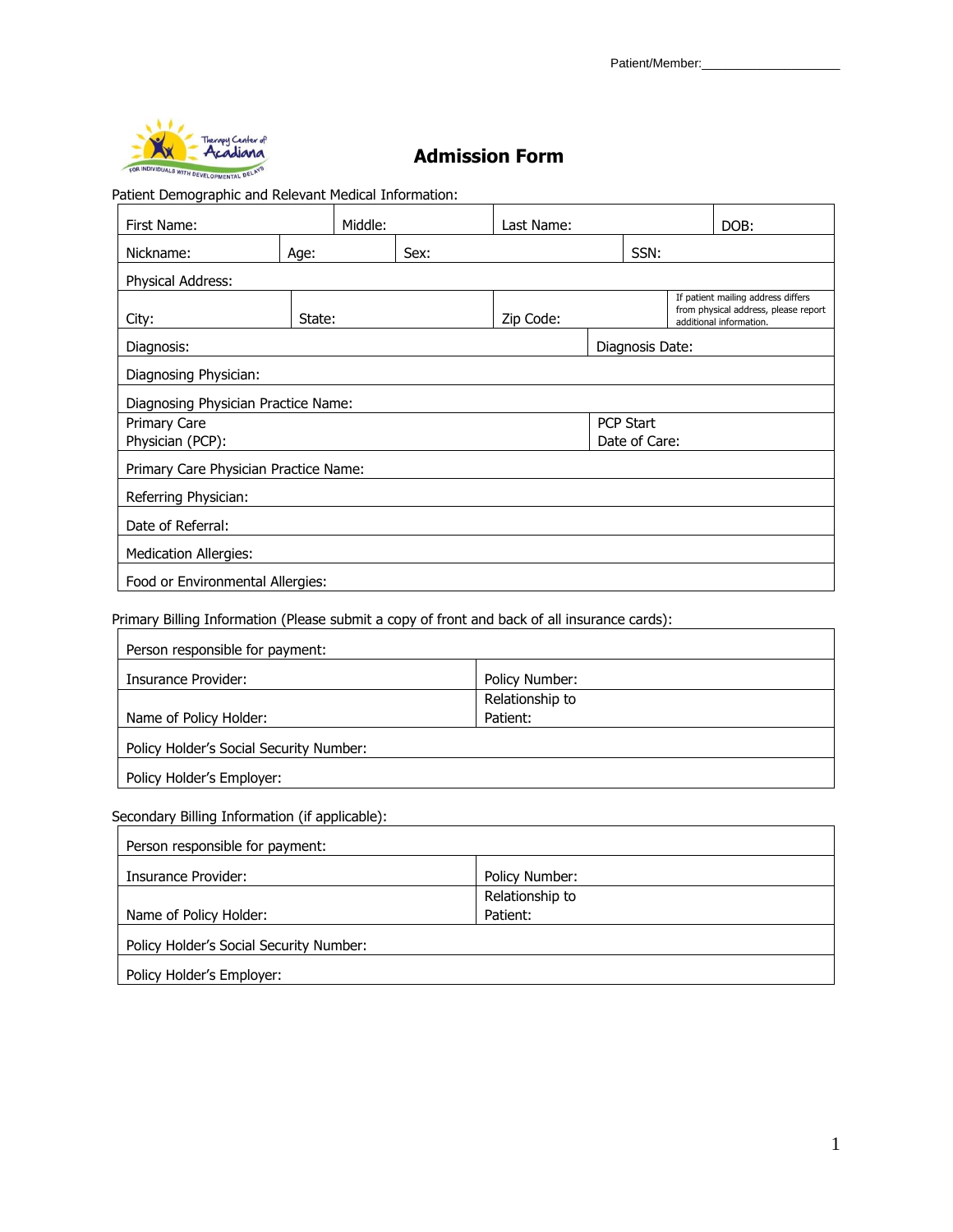Parental Demographic Information:

| <b>Father's Last Name:</b>                                            |              |  | First:          |                                                                                                 |                                                                     |                                       | Middle Initial: |  |                                                   |
|-----------------------------------------------------------------------|--------------|--|-----------------|-------------------------------------------------------------------------------------------------|---------------------------------------------------------------------|---------------------------------------|-----------------|--|---------------------------------------------------|
| Name Suffix:<br>Title:<br>Dr.<br>Mr.                                  |              |  | Age:            | Is this individual the biological father<br>of the patient?                                     |                                                                     |                                       |                 |  |                                                   |
| Social Security Number:                                               |              |  |                 | Date of Birth:                                                                                  |                                                                     |                                       |                 |  |                                                   |
| Sign attesting you are legal guardian for                             |              |  |                 |                                                                                                 |                                                                     |                                       |                 |  |                                                   |
| patient:<br>Does this individual reside with                          |              |  |                 |                                                                                                 |                                                                     |                                       |                 |  |                                                   |
| patient:                                                              |              |  | Yes - Full Time |                                                                                                 | Yes - Part Time                                                     |                                       | No              |  | Other                                             |
| Physical Address:                                                     |              |  |                 |                                                                                                 | Martial/Legal Status:                                               |                                       |                 |  |                                                   |
| City:                                                                 | State:       |  | Zip Code:       |                                                                                                 |                                                                     | please report additional information. |                 |  | If mailing address differs from physical address, |
| Cell Phone:                                                           |              |  |                 |                                                                                                 | Alternative Phone:                                                  |                                       |                 |  |                                                   |
| Email Address:                                                        |              |  |                 |                                                                                                 |                                                                     |                                       |                 |  |                                                   |
| <b>Mother's Last Name:</b>                                            |              |  | First:          |                                                                                                 |                                                                     |                                       | Middle Initial: |  |                                                   |
| Dr <sup>1</sup> Ms <sup>1</sup> Mrs.<br>Title:                        | Name Suffix: |  | Age:            |                                                                                                 | Is this individual the biological mother<br>of the patient? Yes     |                                       | No              |  |                                                   |
| Social Security Number:                                               |              |  |                 | Date of Birth:                                                                                  |                                                                     |                                       |                 |  |                                                   |
| Sign attesting you are legal guardian for                             |              |  |                 |                                                                                                 |                                                                     |                                       |                 |  |                                                   |
| patient:<br>Does this individual reside with                          |              |  |                 |                                                                                                 |                                                                     |                                       |                 |  |                                                   |
| patient:                                                              |              |  | Yes - Full Time |                                                                                                 | Yes - Part Time                                                     |                                       | No              |  | Other                                             |
| Physical Address:                                                     |              |  |                 |                                                                                                 | Martial/Legal Status:                                               |                                       |                 |  |                                                   |
| City:                                                                 | State:       |  | Zip Code:       |                                                                                                 |                                                                     | please report additional information. |                 |  | If mailing address differs from physical address, |
| Cell Phone:                                                           |              |  |                 |                                                                                                 | Alternative Phone:                                                  |                                       |                 |  |                                                   |
| Email Address:                                                        |              |  |                 |                                                                                                 |                                                                     |                                       |                 |  |                                                   |
| Patient Education Information:                                        |              |  |                 |                                                                                                 |                                                                     |                                       |                 |  |                                                   |
| School Name:                                                          |              |  |                 |                                                                                                 |                                                                     |                                       |                 |  |                                                   |
| School Address:                                                       |              |  |                 |                                                                                                 |                                                                     |                                       |                 |  |                                                   |
|                                                                       |              |  |                 |                                                                                                 |                                                                     |                                       |                 |  |                                                   |
| City:                                                                 | State:       |  | Zip Code:       |                                                                                                 |                                                                     |                                       | Grade Level:    |  |                                                   |
| Does the patient have an active IEP:                                  |              |  |                 |                                                                                                 | If patient has an IEP, please provide a copy prior to consultation. |                                       |                 |  |                                                   |
| Percent of Time in Mainstream Classroom:<br>Name of School Personnel: |              |  |                 | Percent of Time in Resource Classroom:<br>Position (i.e. Teacher, Principal, Speech Therapist): |                                                                     |                                       |                 |  |                                                   |
|                                                                       |              |  |                 |                                                                                                 |                                                                     |                                       |                 |  |                                                   |
|                                                                       |              |  |                 |                                                                                                 |                                                                     |                                       |                 |  |                                                   |
|                                                                       |              |  |                 |                                                                                                 |                                                                     |                                       |                 |  |                                                   |
|                                                                       |              |  |                 |                                                                                                 |                                                                     |                                       |                 |  |                                                   |
|                                                                       |              |  |                 |                                                                                                 |                                                                     |                                       |                 |  |                                                   |
|                                                                       |              |  |                 |                                                                                                 |                                                                     |                                       |                 |  |                                                   |
|                                                                       |              |  |                 |                                                                                                 |                                                                     |                                       |                 |  |                                                   |
|                                                                       |              |  |                 |                                                                                                 |                                                                     |                                       |                 |  |                                                   |

You may supplement this list and attach it to this packet as needed.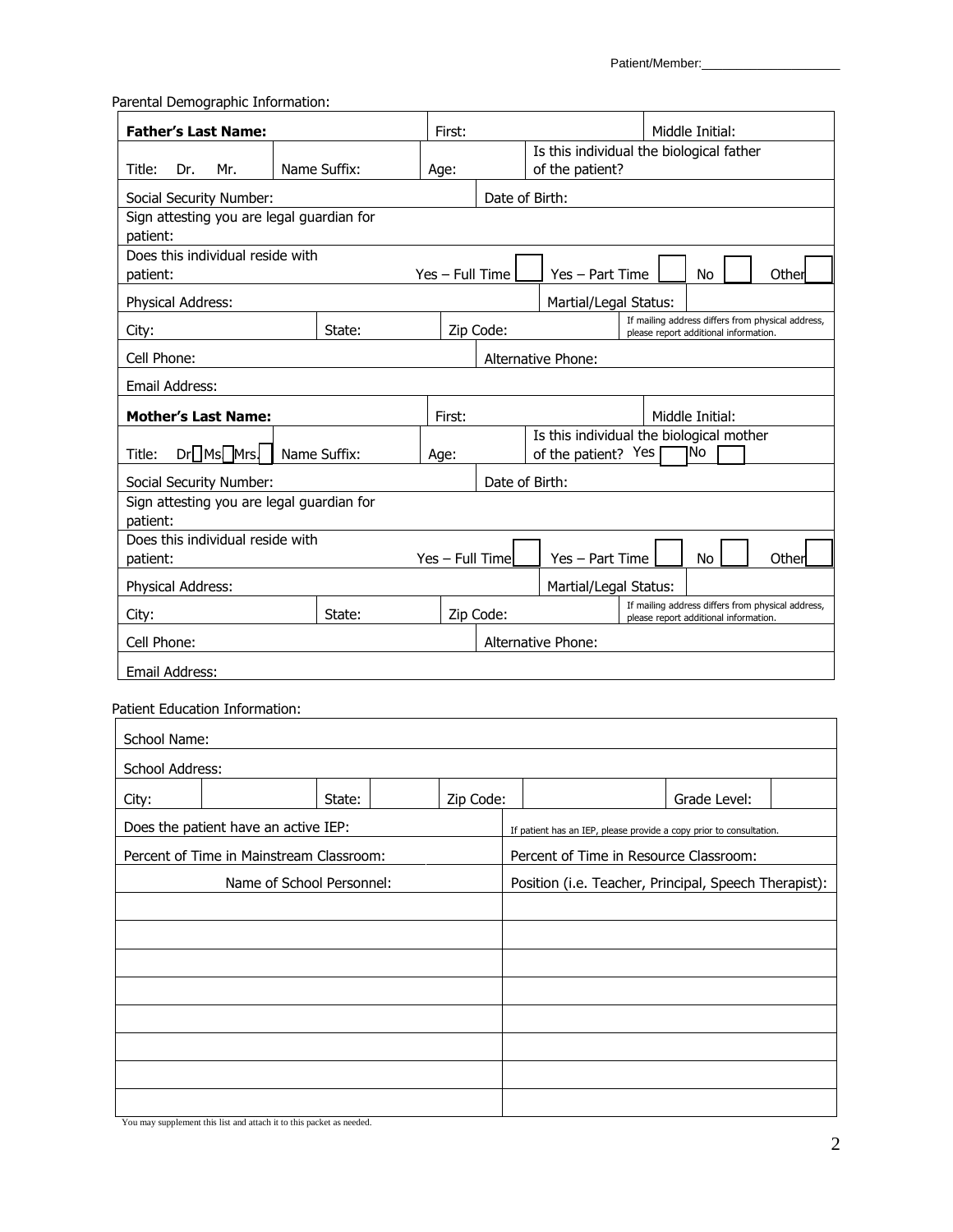## Treatment Information (Privatized treatments only. No treatments provided through the school system):

| Name of Speech Therapist:                                                                                                  |                                                                                                                   |  |  |  |                       |  |  |  |
|----------------------------------------------------------------------------------------------------------------------------|-------------------------------------------------------------------------------------------------------------------|--|--|--|-----------------------|--|--|--|
| Name of Speech Therapist Practice:                                                                                         |                                                                                                                   |  |  |  |                       |  |  |  |
| Physical Address:                                                                                                          |                                                                                                                   |  |  |  |                       |  |  |  |
| City:                                                                                                                      | If mailing address differs from physical<br>State:<br>Zip Code:<br>address, please report additional information. |  |  |  |                       |  |  |  |
| Email Address:<br>Phone Number:                                                                                            |                                                                                                                   |  |  |  |                       |  |  |  |
| Treatment Start Date:<br>Frequency of Treatment:                                                                           |                                                                                                                   |  |  |  |                       |  |  |  |
| Response to Treatment:                                                                                                     |                                                                                                                   |  |  |  |                       |  |  |  |
| Name of Occupational Therapist:                                                                                            |                                                                                                                   |  |  |  |                       |  |  |  |
| Name of Occupational Therapist Practice:                                                                                   |                                                                                                                   |  |  |  |                       |  |  |  |
| Physical Address:                                                                                                          |                                                                                                                   |  |  |  |                       |  |  |  |
| If mailing address differs from physical<br>State:<br>Zip Code:<br>City:<br>address, please report additional information. |                                                                                                                   |  |  |  |                       |  |  |  |
| Email Address:<br>Phone Number:                                                                                            |                                                                                                                   |  |  |  |                       |  |  |  |
| Frequency of Treatment:                                                                                                    |                                                                                                                   |  |  |  | Treatment Start Date: |  |  |  |
| Response to Treatment:                                                                                                     |                                                                                                                   |  |  |  |                       |  |  |  |

You may supplement this list and attach it to this packet as needed.

#### Contact Permission:

|                            | May be contact     | May we leave      | May we leave   | Please rank the order in which we you              |
|----------------------------|--------------------|-------------------|----------------|----------------------------------------------------|
| Form of                    | you using this     | a detailed        | a non-detailed | would like to contact you                          |
| Contact                    | information?       | message?          | message?       | (Please more a "1" for the first point of contact) |
| <b>Patient Address</b>     | No<br>Yesl         | Nd<br>Yesl        | No<br>Yes      |                                                    |
| Father's<br><b>Address</b> | No<br>Yesl         | <b>No</b><br>Yesl | Yes<br>No      |                                                    |
| Father's Cell<br>Phone     | <b>No</b><br>Yes   | <b>No</b><br>Yes  | No<br>Yes      |                                                    |
| Father's Alt.<br>Phone     | Yes l<br><b>No</b> | <b>No</b><br>Yesl | No<br>Yes      |                                                    |
| Father's Email             | No<br>Yes          | <b>No</b><br>Yesl | No<br>Yes      |                                                    |
| Mother's                   |                    |                   |                |                                                    |
| <b>Address</b>             | No<br>Yes          | <b>No</b><br>Yes  | No<br>Yes      |                                                    |
| Mother's Cell<br>Phone     | No<br>Yes          | No l<br>Yes       | No<br>Yes      |                                                    |
| Mother's Alt.<br>Phone     | Yesl<br><b>No</b>  | <b>No</b><br>Yesl | Yes<br>No      |                                                    |
| Mother's Email             | No<br>Yes          | No<br>Yes         | No<br>Yes      |                                                    |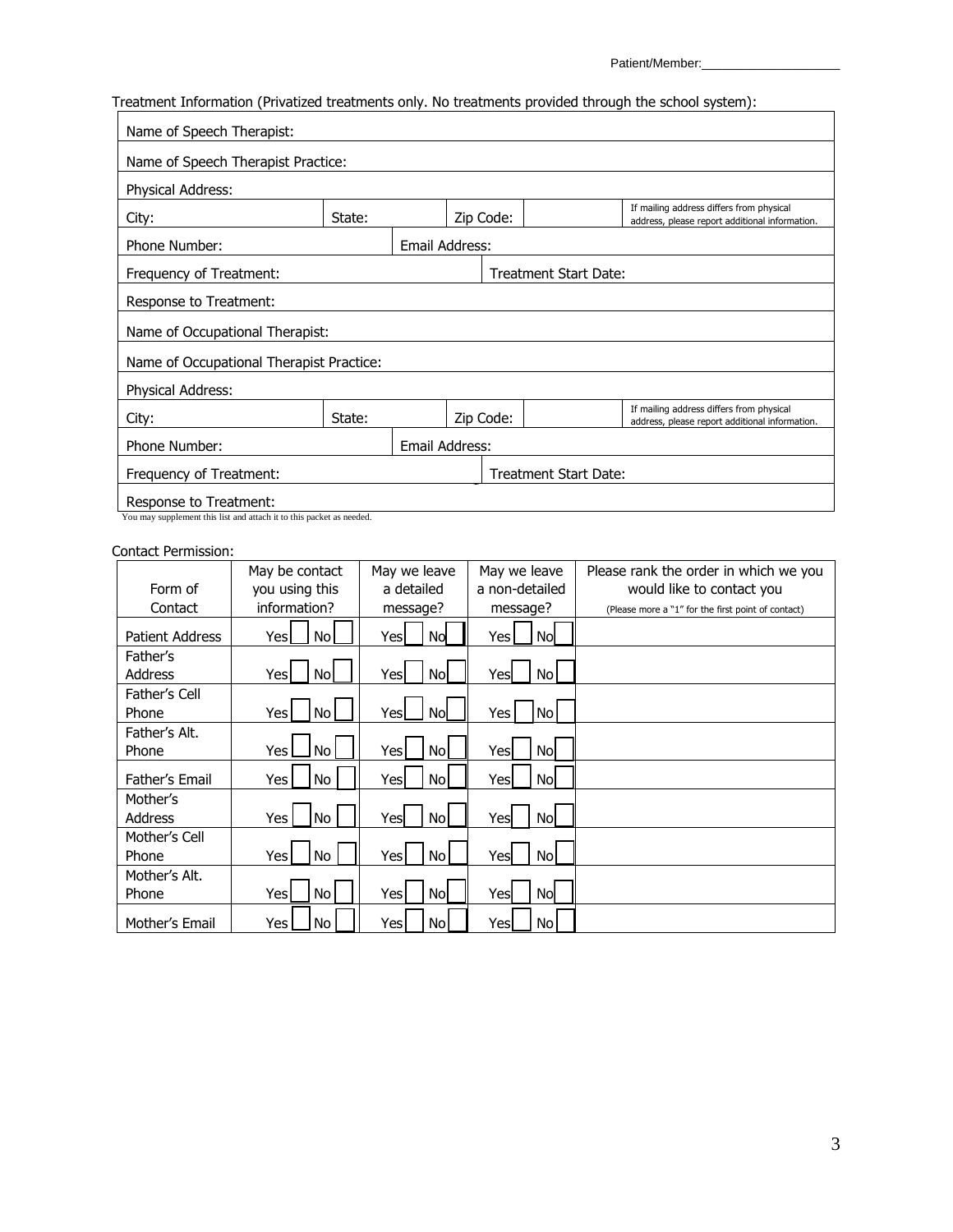#### Disclaimer and Signature:

Disclaimers: Therapy Center Acadiana does not discriminate on the basis of disability type or level, sex, race, creed, sexuality, nationality, gender identity, or ethnic background. Therapy Center of Acadiana holds the right to release any patient at any time due to clinical reasoning such as extreme situations that may endanger the health or safety of patients, staff, or others. It is the responsibility of the patient's legal guardians to ensure all information provided to Therapy Center of Acadiana remains updated to ensure accurate treatment. All relevant information that concerns treatment should be fully disclosed in writing and failure to disclose important information about patient behavior, medical conditions, treatment needs, or medical history shall absolve Therapy Center of Acadiana and its staff of any liability associated with unreported information. All information must be present along with supporting documents prior to receiving treatment. Your signature below attests to the fact that the provided information is accurate and up-to-date and that you agree with all of the aforementioned terms and conditions. The patient's legal guardian, signing below, gives Therapy Center of Acadiana the right to disclose your Protected Health Information with your payer source solely for the purposes of securing payments for our services. That patient's legal guardian, signing below, gives Therapy Center of Acadiana the right to disclose your Protected Health Information with your Primary Care Physician, Diagnosing Physician, Referring Physician, or any other professional entrusted with managing your medical and behavioral health services.

 $\mathcal{L}_\mathcal{L} = \{ \mathcal{L}_\mathcal{L} = \{ \mathcal{L}_\mathcal{L} = \{ \mathcal{L}_\mathcal{L} = \{ \mathcal{L}_\mathcal{L} = \{ \mathcal{L}_\mathcal{L} = \{ \mathcal{L}_\mathcal{L} = \{ \mathcal{L}_\mathcal{L} = \{ \mathcal{L}_\mathcal{L} = \{ \mathcal{L}_\mathcal{L} = \{ \mathcal{L}_\mathcal{L} = \{ \mathcal{L}_\mathcal{L} = \{ \mathcal{L}_\mathcal{L} = \{ \mathcal{L}_\mathcal{L} = \{ \mathcal{L}_\mathcal{$ 

Signature of Legal Guardian **Date of Signature** Date of Signature

Printed Name of Legal Guardian

\_\_\_\_\_\_\_\_\_\_\_\_\_\_\_\_\_\_\_\_\_\_\_\_\_\_\_\_\_\_\_\_\_\_\_\_\_\_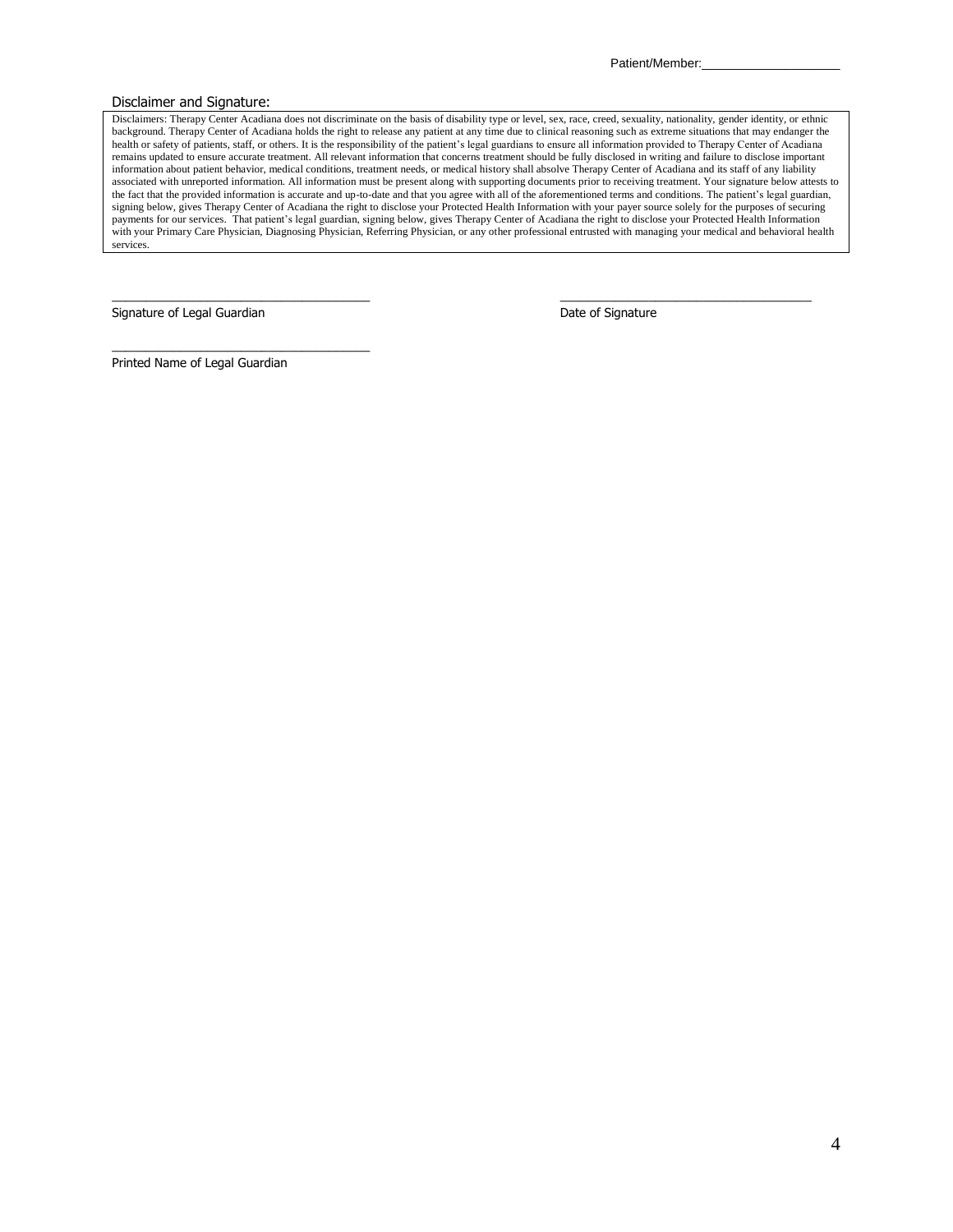

300 Park West Drive, Scott, LA 70583 Phone: 337.233.1167 Fax: 337.233.1168

### **AUTHORIZATION TO RELEASE OR OBTAIN HEALTHCARE INFORMATION (INCLUDING WRITEN, ORAL, AND ELECTRONIC INFORMATION)**

| Patient's Name:                                                                                  |                                                                                                                                                                                                                                                                                                                                                                                                                                                                                                                                                                                                      |                                              |  |  |  |  |
|--------------------------------------------------------------------------------------------------|------------------------------------------------------------------------------------------------------------------------------------------------------------------------------------------------------------------------------------------------------------------------------------------------------------------------------------------------------------------------------------------------------------------------------------------------------------------------------------------------------------------------------------------------------------------------------------------------------|----------------------------------------------|--|--|--|--|
| Patient's Date of Birth:                                                                         |                                                                                                                                                                                                                                                                                                                                                                                                                                                                                                                                                                                                      |                                              |  |  |  |  |
| Address:                                                                                         |                                                                                                                                                                                                                                                                                                                                                                                                                                                                                                                                                                                                      |                                              |  |  |  |  |
| Requestor:                                                                                       | Relationship:                                                                                                                                                                                                                                                                                                                                                                                                                                                                                                                                                                                        | Date:                                        |  |  |  |  |
|                                                                                                  | I authorize:                                                                                                                                                                                                                                                                                                                                                                                                                                                                                                                                                                                         |                                              |  |  |  |  |
| Name: Therapy Center of Acadiana, LLC                                                            |                                                                                                                                                                                                                                                                                                                                                                                                                                                                                                                                                                                                      |                                              |  |  |  |  |
| Address: 300 Park West Drive, Scott, LA 70583                                                    |                                                                                                                                                                                                                                                                                                                                                                                                                                                                                                                                                                                                      |                                              |  |  |  |  |
| Contact Information: 337-233-1167 or fax 337-233-1168                                            |                                                                                                                                                                                                                                                                                                                                                                                                                                                                                                                                                                                                      |                                              |  |  |  |  |
| Relationship to Patient: Applied Behavior Analysis Provider                                      |                                                                                                                                                                                                                                                                                                                                                                                                                                                                                                                                                                                                      |                                              |  |  |  |  |
| To RELEASE Information TO                                                                        | or                                                                                                                                                                                                                                                                                                                                                                                                                                                                                                                                                                                                   | <b>To OBTAIN Information FROM</b>            |  |  |  |  |
| Name (Physician and/or Group):                                                                   |                                                                                                                                                                                                                                                                                                                                                                                                                                                                                                                                                                                                      |                                              |  |  |  |  |
| Address:                                                                                         |                                                                                                                                                                                                                                                                                                                                                                                                                                                                                                                                                                                                      |                                              |  |  |  |  |
| Contact Information:                                                                             |                                                                                                                                                                                                                                                                                                                                                                                                                                                                                                                                                                                                      |                                              |  |  |  |  |
| Relationship to Patient:                                                                         |                                                                                                                                                                                                                                                                                                                                                                                                                                                                                                                                                                                                      |                                              |  |  |  |  |
| Please release the following information:                                                        |                                                                                                                                                                                                                                                                                                                                                                                                                                                                                                                                                                                                      |                                              |  |  |  |  |
| $\Box$ Assessment Summary Report                                                                 | <b>Behavior Intervention Plan</b><br>$\perp$                                                                                                                                                                                                                                                                                                                                                                                                                                                                                                                                                         | $\Box$ Treatment Progress                    |  |  |  |  |
| $\Box$ History of Treatment                                                                      | Problem Behavior Intervention                                                                                                                                                                                                                                                                                                                                                                                                                                                                                                                                                                        | <b>Functional Analysis Results</b><br>$\Box$ |  |  |  |  |
| $\Box$ Clinical Suggestions<br><b>Discharge Summary</b><br>$\Box$ ALL CLINICAL RECORDS<br>$\Box$ |                                                                                                                                                                                                                                                                                                                                                                                                                                                                                                                                                                                                      |                                              |  |  |  |  |
| <b>Referral for ABA</b><br>$\Box$                                                                |                                                                                                                                                                                                                                                                                                                                                                                                                                                                                                                                                                                                      |                                              |  |  |  |  |
| the following date, event, or condition:                                                         | I understand that I have the right to revoke this authorization at any time. I understand that if I revoke this authorization I must do so in<br>writing and present my written revocation to an authorized member of the provider's staff. I understand that the authorization will not apply<br>to information that has already been released in response to this authorization. Unless otherwise revoked, this authorization will expire on<br>If I fail to specify an expiration date, event, or condition, this authorization will expire in twelve (12) months from the date of authorization. |                                              |  |  |  |  |
| treatment is not conditioned on the signing of this authorization.                               | An authorization is voluntary. I will not be required to sign an authorization as a condition of receiving treatment services or payment,<br>enrollment, or eligibility for health care services. Information used or disclosed by this authorization may be re-disclosed by the recipient and<br>will no longer be protected under the Health Insurance Portability and Accountable Act of 1996. I understand that my child's evaluation and                                                                                                                                                        |                                              |  |  |  |  |
|                                                                                                  |                                                                                                                                                                                                                                                                                                                                                                                                                                                                                                                                                                                                      |                                              |  |  |  |  |

Patient/Guardian

X

Date: